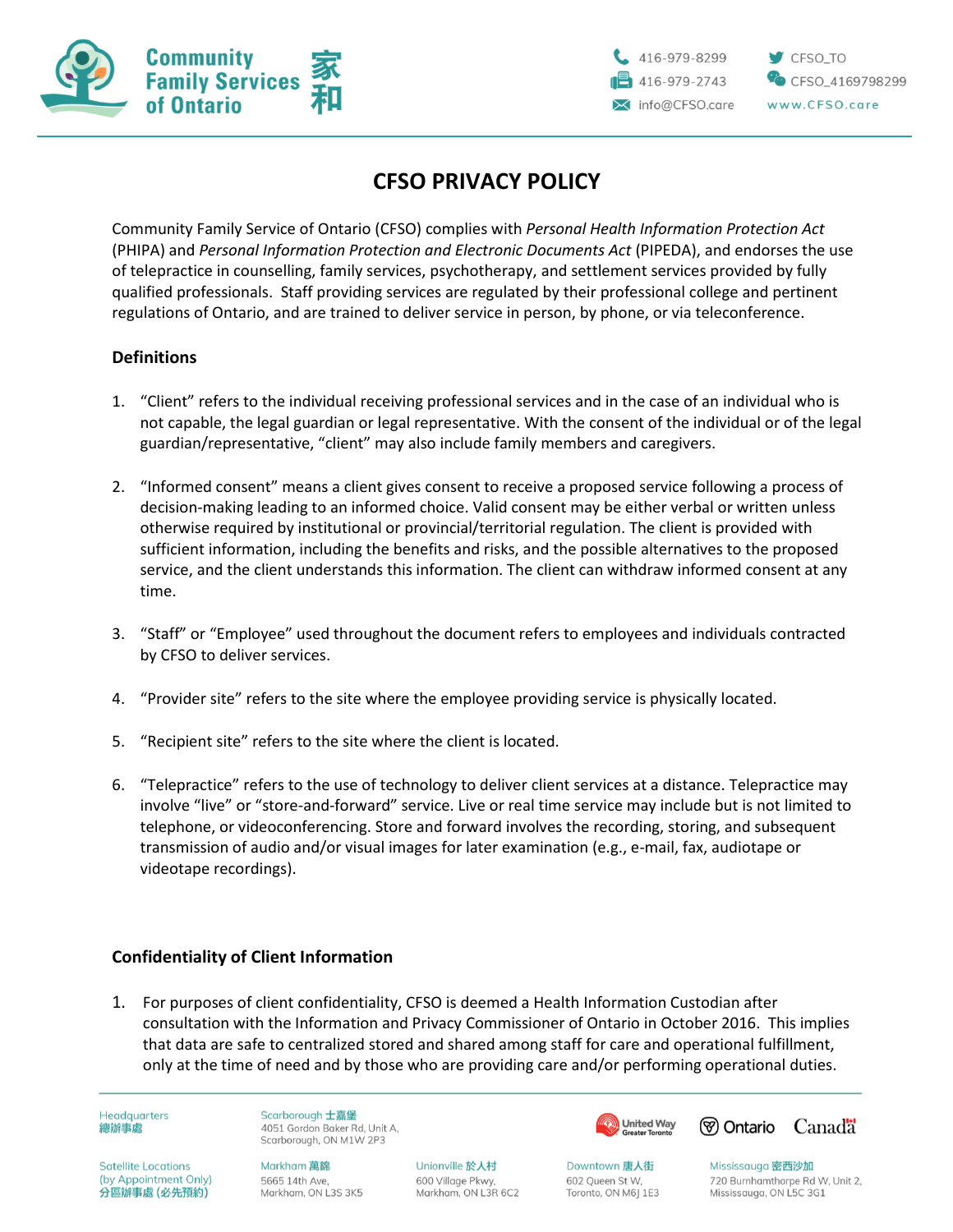

- 2. The Executive Director of the agency is deemed the Privacy Officer of the agency.
- 3. To protect the confidentiality of client's information, only data required for provision of service, reporting to funders, quality assurance, research, and community needs trending are collected, stored. Such data are retrieved only for purposes listed above and only by staff as required. Personal Health Information (PHI) are stored in an electronic clinical database that is approved by the Ontario Ministry of Health, and the secure server of it is within Canada in compliance with PHIPA. Our internal information infrastructure is protected by firewall, encryption, and maintained regularly with security updates. Our devices are encrypted and protected with anti-virus and anti-spyware applications. Access to our data through our system, devices, or clinical documentation require multi-step credential verification. Our communication systems, including email and phone system are protected by end-toend encryption. Our system if paperless, meaning no paper is used as permanent storage mechanism of PHI, and that any paper bearing any personal identifier of clients are destroyed immediately after use.
- 4. All storage mechanisms, including electronic and paper copies, are secured as described above.
- 5. Consent is obtained from client or substitute decision maker (SDM) where client is deemed to lack cognitive capacity to express consent, as required for communication with client, SDM, or other health or community service providers, except in cases of court orders or subpoenas, or suspected cases of child abuse or child as witness of domestic violence for children under 16 years of age, according Ontario Child Protection Standards. When treatment provided to a child, the consent of the custodian parent is required, but should the child refuse to consent to treatment, treatment should cease immediately. Consent can be withdrawn by client or SDM anytime in writing, except in cases listed above.
- 6. Communication of client information between staff/volunteers and clients or the their SDM may take the forms of face-to-face meeting, telephone conversations or voicemail messages, facsimile, electronic mail, or regular mail. Such communication should be restricted to distribution from the agency's secure IT infrastructure system with regular back up to limit risks of breach and data loss. Communication of general information between agency and clients may take any of the forms listed above, as well as social media posts and social media messages. Only professional communication is used. No offensive or communication is permitted. No information bearing client identifiers will be transmitted by social media.
- 7. Client's health information will only be released with client's Consent. When information is released, and for legitimate purposes only, the communication will include:
	- the date of the release
	- client's name,
	- agency name,
	- name of the personnel releasing the information,
	- name of the person and organization designated to receive the information,
	- purpose of the release of information,

**Headquarters** 總辦事處

Scarborough 士嘉堡 4051 Gordon Baker Rd. Unit A. Scarborough, ON M1W 2P3

**Satellite Locations** (by Appointment Only) 分區辦事處 (必先預約)

**Markham 萬錦** 5665 14th Ave. Markham, ON L3S 3K5

Unionville 於人村 600 Village Pkwy, Markham, ON L3R 6C2 **United Way** 



Downtown 唐人街 602 Queen St W. Toronto, ON M6J 1E3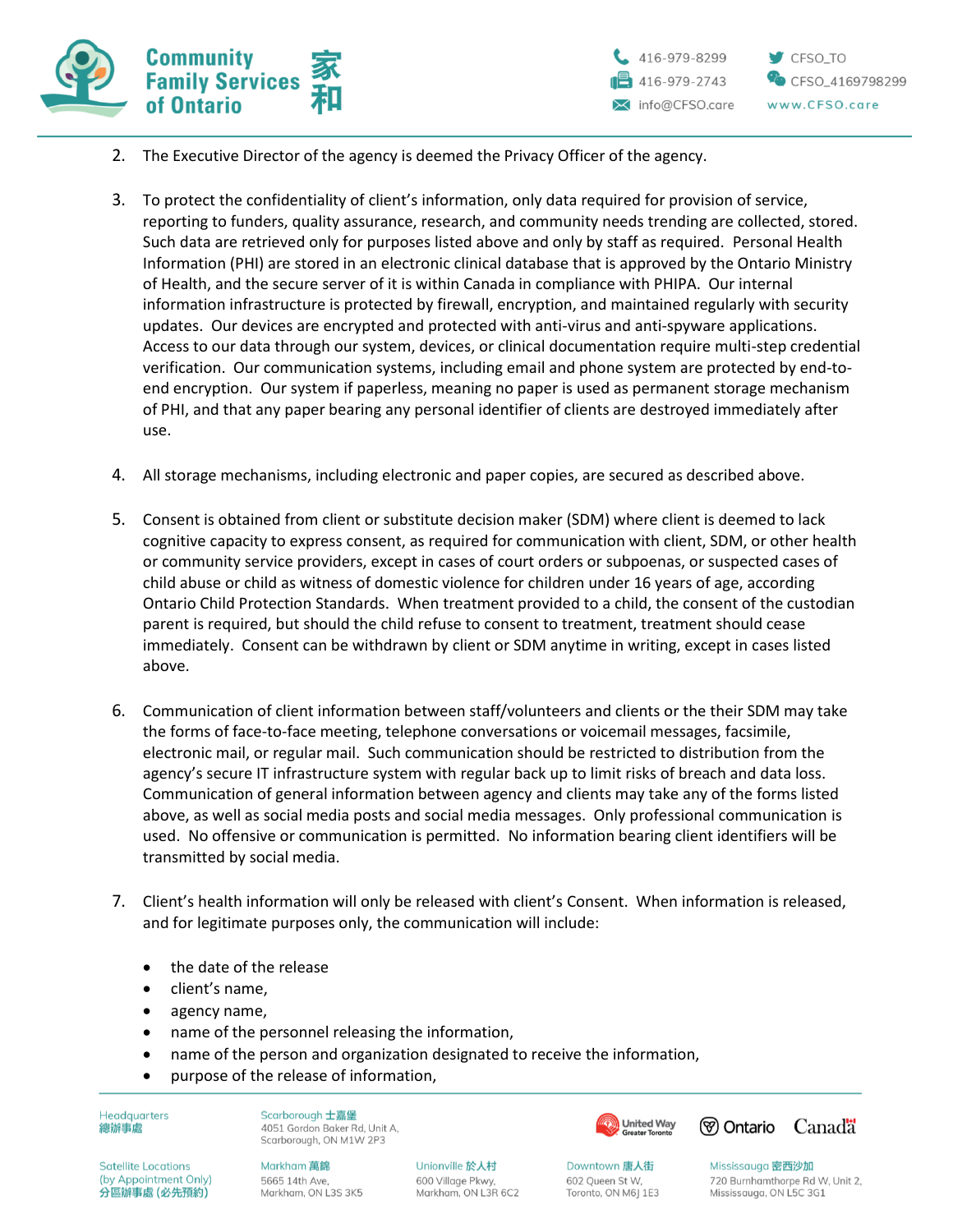



- date of the consent and any limits within the consent, and
- the information released is only the types of information requested by the client or his/her authorized agent, among the information request, only the types that are governed to be fit for release under the governing bodies which abides the worker involved will be released.
- 8. All volunteers and staff members who have regular, unsupervised interactions with clients or with client data, must undergo Vulnerable Sector Screening every three years.
- 9. Clients can access, request changes, or request copies of their data in writing, with a charge for the copies provided. Refer Document Fee Schedule.
- 10. All client data are collected solely based on the need for service as required by client's clinical needs, funders, regulatory bodies, and accreditation body; and are destroyed after 10 years of storage from agency's electronic of paper records. The 10 years' count starts from the last service interaction, or 10 years after the client's 18<sup>th</sup> birthday, whichever comes later), except for cases involving legal proceedings.
- 11. In case of confidentiality breach as defined under PIPEDA or PHIPPA, a report will be filed to with IPC. Affected individuals will be notified as directed by IPC.
	- 12. Clients can file a complaint about the agency's data breach to the Privacy Officer of the agency, a[t info@cfso.care.](mailto:info@cfso.care) The provincial entity responsible for such complaints is the Information and Privacy Commissioner of Ontario at https://www.ipc.on.ca
- 13. Clients with limited proficiency in English are supported with interpretation by staff to help them understand their rights to confidentiality as specified in the Policy Manual for Service Users.

### **Use of Telepractice**

- 1. Advances in technology have allowed professionals in various fields to utilize telepractice. It is therefore important that staff have guidelines for minimum standards for telepractice.
- 2. The challenges of travel distance and cost, weather, mobility and disruption of family and work schedules, can impede access to services, family dynamics, personal safety, and individual's mental well-being. Telepractice may help overcome such challenges by:
	- increasing the frequency of contact and efficiency of service;
	- increasing accessibility of services for clients;
	- breaking down temporal, geographical, mobility, financial, and dependence barriers for clients;
	- providing staff with access to continuing professional development opportunities.
- 3. Telepractice can aid collaborative work by:
	- enabling access to consultation with those with more specialized expertise;

**Headquarters** 總辦事處

Scarborough 士嘉堡 4051 Gordon Baker Rd, Unit A, Scarborough, ON M1W 2P3





**Satellite Locations** (by Appointment Only) 分區辦事處 (必先預約)

**Markham 萬錦** 5665 14th Ave. Markham, ON L3S 3K5

Unionville 於人村 600 Village Pkwy, Markham, ON L3R 6C2

Downtown 唐人街 602 Queen St W. Toronto, ON M6J 1E3